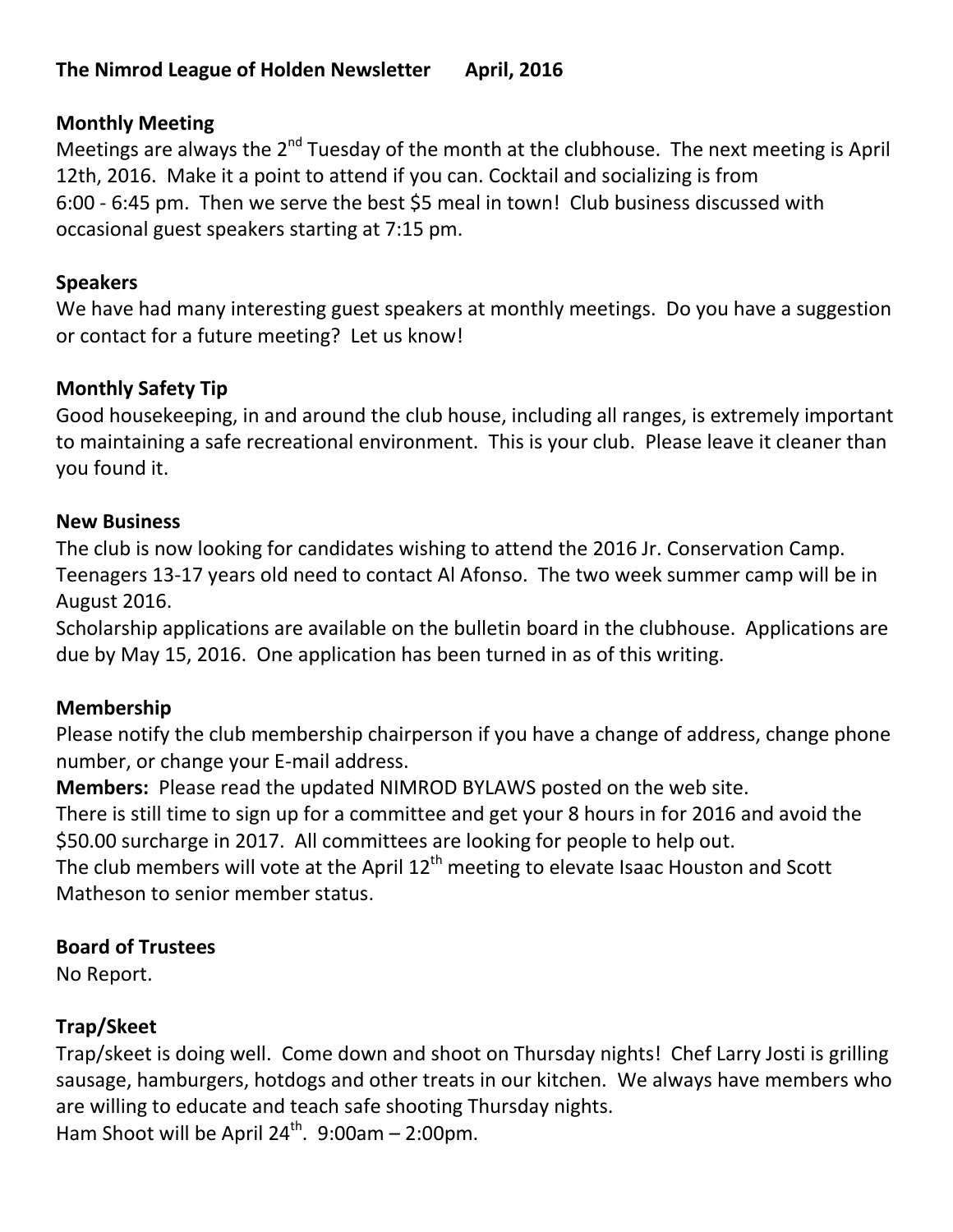## **Kitchen**

The kitchen will be closed for cleaning on Saturday, April 16. Joe Afonso, Russ Chaplis, Chris Erali, Pat Orrell, and Harry Wilber volunteered to help Bruce Ebbeson with the Kitchen Spring Cleaning. There will be coffee and donuts at 8 AM. Grilled Bratwurst and potato salad will be served at noon after the kitchen is cleaned. It will be spotless for the Archery Tournaments on April 30 and May 1 and the May 14 Game Dinner.

## **Game Dinner: May 14, 2016**

We need venison contributions badly. Call Bruce Ebbeson at 508-853-1589 if you can donate.

## **Rifle Range**

Please make sure that your shots will hit the sand backstops and/or 100 yard impact area. Please avoid ground ricochets and shots going over these protective berms. Paper, cardboard, or clay pigeons are the **ONLY** acceptable targets on the rifle range. Please leave the range cleaner than you found it. Police all your live ammo.

The rifle range will be closed on April  $5<sup>th</sup>$  and the  $12<sup>th</sup>$  from 8:30am-1:30pm for the PPD use.

## **Rifle Range Improvements**

Stumping and range engineering drawings are in the near future. Work parties will be scheduled soon.

## **House**

A special thank you goes to Bob Avedisian for his weekly efforts to keep our clubhouse clean.

- April 5 Princeton Police Dept. use of range. Rifle range closed until 1:30 pm.
- April 9 Women on Target. Range closed.
- April 10 Bow hunter Ed. Course.
- April 12 Princeton Police Dept. use of range. Rifle range closed until 1:30 pm.
- April 15 WCL meeting & dinner.
- April 17 Grounds work party.
- April 24 Ham Shoot 9am-2pm.
- April 30<sup>th</sup> May 1<sup>st</sup> IBO Archery Tournament. Rifle range closed.
- May 14 Game Dinner.
- June 11 Triple Crown 3-D Archery Match. Rifle range closed.
- June 12 3-D Archery Match. Range closed.
- July 24 3-D Archery Match. Range closed.
- September 18 Summer Function BBQ; Club Function

# **Executive Board**

Executive Board Meeting is held the last Tuesday of each month.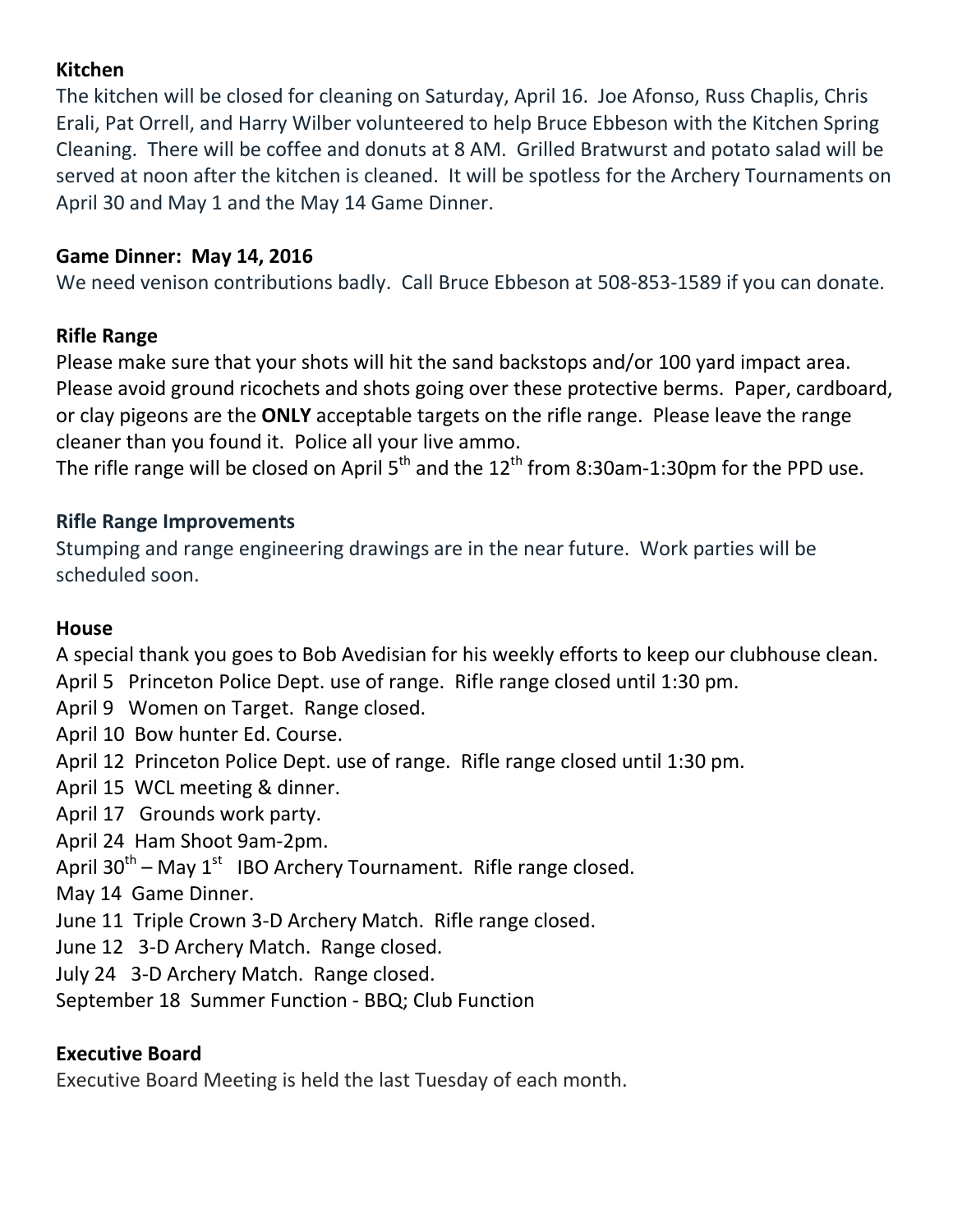# **Grounds**

Please sign the log book if you are using the tractor for any purpose. The Grounds Committee is actively seeking new recruits - a great way to become a bit more involved in the club and meet some other members! Any interests in grounds work please email Neal Whitehead. Get your work hours in early!

Trash needs to go out every Tuesday for the Wednesday pickup. Please bring the trash and recycling totes to the end of the driveway by Tuesday night.

A grounds work party is scheduled for April 17.

#### **Finance**

No Report.

## **Bar**

Doing well as usual. Gary is looking forward to the many club activities in April.

#### **Birds**

Kevin has begun the process of acquiring pheasants for our fall bird hunts. The fall pheasant hunts may be split into a morning hunt and an afternoon hunt.

#### **Revenue**

Web Site is up and running with a classified section and embroidered patches and logo clothing available to order through a link. Post your outdoors articles, hunting/fishing gear, ammo, guns, etc. for sale here.

Joe Afonso and Ralph Cochran are working on the 30 Guns in 30 Days Raffle to be held during the month of June. The raffle tickets are now available at all club functions. All monies and ticket stubs need to be turned in to Joe or Ralph.

## **Archery**

The Nimrod Club will host the 3D Massachusetts IBO State Championship 2016 match for the IBO New England Series! This will be a 2 day event on April 30<sup>th</sup> and May 1<sup>st</sup>, expected to bring in 150-200 archers, and is expected to be a fun and exciting event. We will need many volunteers to make this a success.

There will be a Triple Crown 3-D shoot on June 11.

The members attending the March meeting voted and approved the purchase of some new 3- D animal targets.

## **Worcester County League of Sportsmen**

The league has voted to negotiate the possibility of selling a conservation restriction on property they own in New Braintree. There are also several legislative bills the WCL is supporting including S.414, the use of crossbows for hunting and S.415, the Sunday hunting of deer during archery season.